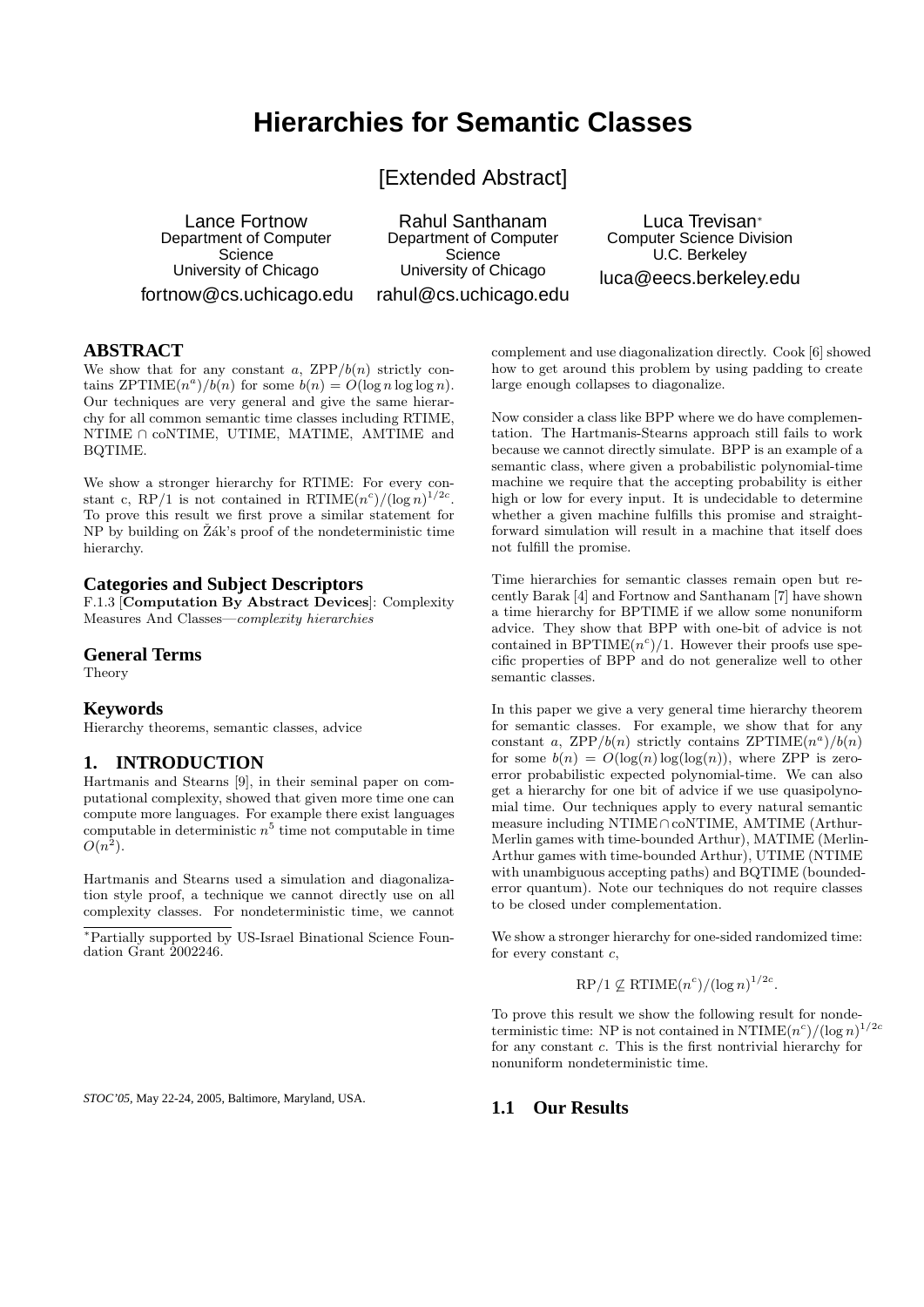Let CTIME be RTIME, ZPTIME, NTIME ∩ coNTIME, AMTIME, MATIME, UTIME, BQTIME or a similar class.

THEOREM 1. For every constant  $\alpha > 1$ , there exists a constant  $\gamma > \alpha$  and an advice bound  $b(n) = O(\log(n) \log \log n)$ such that

$$
\mathrm{CTIME}(n^{\alpha})/b(n) \subsetneq \mathrm{CTIME}(n^{\gamma})/b(n).
$$

THEOREM 2. For every constant  $\alpha > 1$ , there exists a constant  $\gamma > \alpha$  such that

CTIME $(2^{(\log(n))^\alpha})/1 \subsetneq$ CTIME $(2^{(\log(n))^\gamma})/1$ .

For RTIME, we have the following stronger result:

THEOREM 3. For every constant  $\alpha > 1$ , there is a constant  $\alpha' > \alpha$  such that

RTIME $(n^{\alpha'})/1 \nsubseteq \mathrm{RTIME}(n^{\alpha})/(\log n)^{1/2\alpha}$ .

## **2. PRELIMINARIES**

We assume a basic familiarity with complexity classes [2, 3]. At various points in our paper, we will use a standard easily computable pairing function  $\langle \rangle$ :  $\{0,1\}^* \times \{0,1\}^* \rightarrow \{0,1\}^*$ such that  $| \langle x, y \rangle | \langle |x| + |y| + O(\log |x|).$ 

We make the distinction between syntactic and semantic [14] time-bounded complexity classes . The distinction is perhaps best explained through an example. For any constructible time bound  $t$ , the class  $DTIME(t)$  is a syntactic class, in that there is an effective enumeration of deterministic time  $t$  machines and each machine in this enumeration defines a language in  $DTIME(t)$ . NTIME $(t)$  is another example - here, the enumeration is of time  $t$  non-deterministic machines. In fact, effective enumerability is equivalent to the existence of complete problems for these classes. The proofs of hierarchy theorems for these classes use diagonalization, which relies critically on the effective enumerability property.

There are also natural classes which are not known to have an effective enumeration of machines defining the class. An example of such a class is  $BPTIME(t)$ , for any time bound t. There is a natural enumeration of machines underlying the class BPTIME, namely the enumeration of probabilistic machines halting in time  $t$ , however it is not true that all machines in this enumeration define languages in  $BPTIME(t)$ . For instance, there are machines in this enumeration which make error arbitrarily close to 1/2 on their inputs, which violates the bounded-error property required of BPTIME machines. It is undecidable to check whether a probabilistic machine is a BPTIME machine. Intuitively, the reason is that the property "M is a BPTIME machine" involves a universal quantification over all inputs  $x$  of the property "M is a BPTIME machine on input  $x$ " (which is satisfied if and only if  $M$  has probability at least  $2/3$  of accepting x, or probability at least  $2/3$  of rejecting x). We think of the condition "M is a BPTIME machine on input  $x$ " as a promise condition, which M must satisfy on each input in order to define a language in  $BPTIME(t)$ . Thus the key difference between syntactic and semantic classes is this: for a syntactic class, each machine in the enumeration defines a language in the class, while for a semantic class, only those machines satisfying a promise condition on all inputs define a language in the class.

Several interesting classes apart from BPP are semantic classes, including RP,  $NP \cap coNP$ , UP, AM, MA and ZPP. Since semantic classes are not known in general to have an effective enumeration, we cannot use diagonalization to show hierarchy theorems for these classes. In this paper, we show hierarchy theorems for general semantic classes with small advice. To prove our theorems in full generality, we would need to give a formal characterization of a semantic class and use only elements of that characterization in our proofs. We can use this approach by defining the properties required of a semantic class which include efficient versions of the universality theorem, an s-m-n theorem for the underlying enumeration, closure of the underlying enumeration under deterministic m-reductions, and that the semantic class with time bound  $t$  lies between deterministic time  $t$  and deterministic time  $2^{2t}$ . These are all properties that can be seen to hold for any of the classes we mentioned earlier, as well as for a number of other classes studied in the literature. However, in the interest of readability, in this extended abstract we give a more informal presentation. All the steps in our proofs may be observed to go through for any reasonable semantic class.

Let M be an enumeration of Turing machines. We take as our primitive the notion "M is a CTIME $(t)$ -machine on input x", for an  $M \in M$ . This should be interpreted to mean that M operates in time  $t(|x|)$  and satisfies the promise corresponding to class CTIME on input x. CTIME $(t)$  is the class of languages L such that  $L = L(M)$  for a CTIME(t)machine M.

As an example, for the class  $ZPTIME(t)$ , the underlying enumeration consists of probabilistic machines outputting "1", "0" or "?" on each computation path, M is a ZPTIME $(t)$ machine on input  $x$  if all computation paths of  $M$  on input x halt in time t and either  $M$  outputs "1" with probability at least 1/2 and "?" otherwise (in which case we say  $M(x) = 1$  or M outputs "0" with probability at least  $1/2$ and "?" otherwise (in which case we say  $M(x) = 0$ ). If for any input x,  $M(x)$  has both an accepting or rejecting path or the probability that  $M(x)$  outputs "?" is greater than 1/2 then M does not fulfill the ZPTIME promise and is not a ZPTIME machine.

We need to define a notion of semantic classes with advice.  $L \in \text{CTIME}(t)/a(n)$  if there is an advice function  $s: N \to \{0,1\}^{a(n)}$  and a machine  $M \in \mathbb{M}$  such that for each n, for all x of length n, M is a CTIME $(t)$ -machine on input  $\langle x, s(|x|) \rangle$ , and  $x \in L$  iff  $M(\langle x, s(|x|) \rangle) = 1$ . Note that in the above definition  $M$  is not required to be a CTIME(t)-machine on input  $\langle x, y \rangle$  where  $y \neq s(|x|)$ which differs from the original definition of advice of Karp and Lipton [11]. Proving a hierarchy theorem with advice in the Karp-Lipton model would imply a hierarchy theorem without advice. For syntactic classes, the two definitions are equivalent, and hence proving a hierarchy theorem with ad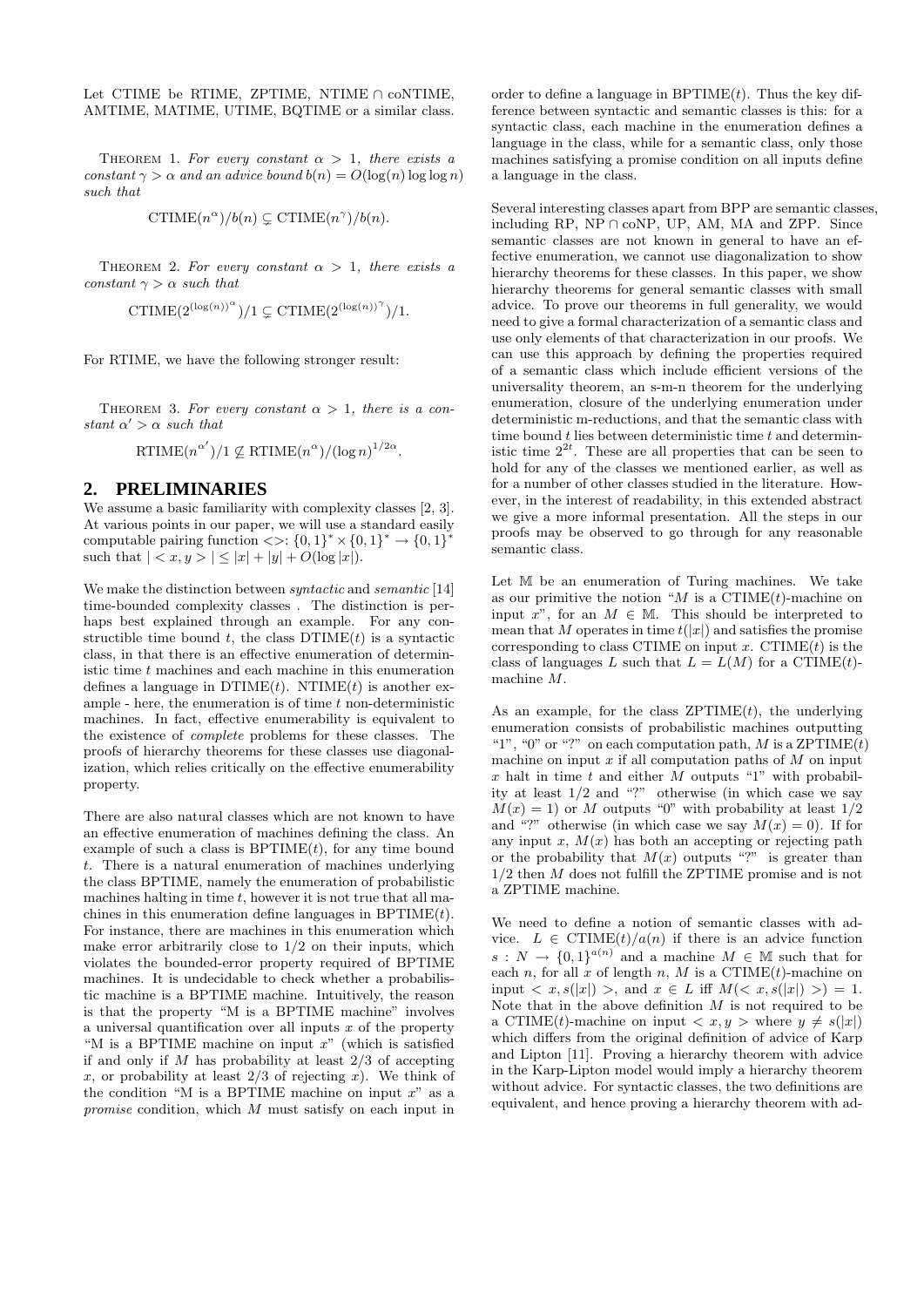vice is harder than proving one without advice. We note that since syntactic classes are special cases of semantic classes (with a trivial promise), our hierarchy theorems go through for them as well.

#### **3. OUR TECHNIQUES**

Until recently we knew essentially no techniques for proving strong hierarchy theorems for semantic classes. The best hierarchy theorems [12, 1] left open the possibility that all languages decidable in quasipolynomial time can be decided in linear time.

In 2002, Boaz Barak [4] had the ingenious idea of using optimal algorithms for proving hierarchy theorems. Using his idea and extensions thereof, hierarchy theorems have been shown for BPP with 1 bit of advice [4, 7] and for averagecase BPP [7]. A natural question is whether this technique generalizes to prove hierarchy theorems for other semantic classes such as ZPP, NP ∩ coNP and AM.

We briefly review Barak's technique. An optimal algorithm A for a language  $L$  is an algorithm which is at most polynomially slower than any algorithm for L. Barak showed that any EXP-complete language  $L$  has an optimal algorithm, using results from the theory of probabilistically checkable proofs. If the optimal algorithm takes time  $T$ , there is a constant  $\varepsilon > 0$  such that  $L \in \text{BPTIME}(T) - \text{BPTIME}(T^{\varepsilon}),$ and one can then derive a hierarchy theorem (with advice) using a translation argument.

We do not know how to apply Barak's optimal algorithm technique to general semantic classes. In this paper we give a general method to derive hierarchy theorems for semantic classes with advice. The key observation is that if we are aiming for a hierarchy theorem for advice, it is sufficient to have nonuniform optimal algorithms, i.e., we can use a different optimal algorithm for each input length. It turns out that such algorithms exist for semantic classes under very general conditions. Essentially given a complexity class CTIME we take a language  $L$  that is known to be hard for deterministic time and try to speed up CTIME decidability of L by using a small additional amount of advice. If we don't succeed, then there is an  $\varepsilon > 0$  such that L is decidable in CTIME(*t*) but not in CTIME( $t^{\varepsilon}$ ) on inputs of length n. We can now attempt to use a translation argument to get a hierarchy theorem with advice. If we do succeed, then we try to speed up the computation even further using some more advice. The speedups cannot continually succeed because that would imply that the language  $L$  we are trying to decide isn't hard. Much of the work in the proof goes towards reducing the amount of advice required. We end up with a hierarchy theorem for poly-time semantic classes with  $O(\log(n) \log(\log(n)))$  bits of advice. We can reduce the advice to just one bit at the cost of only obtaining a hierarchy for quasi-polynomial time rather than polynomial time.

We also consider the question of whether there are specific semantic classes for which we can do better than in the general result, as in the case of BPP. We manage to show a hierarchy theorem for RP with 1 bit of advice. Since RP doesn't seem to have nice closure properties (in particular, it is a one-sided class), it isn't immediately clear

how to define a language with an optimal RTIME algorithm. We show that such an algorithm can be defined for the satisfiability problem by using Levin's idea of an optimal search algorithm. If  $NP \neq RP$ , then the optimal algorithm shows that SAT is in  $\mathrm{RTIME}(t(n))$  but not, say, in RTIME $(t(n)^{1/3})/\log t(n)^{1/3}$  for some time bound  $t(n)$ , and a padded version of SAT proves the hierarchy theorem. To deal with the case  $RP = NP$ , we prove a new hierarchy theorem for NP against  $o(log(n))$  bits of advice, which may be of independent interest, and we derive the hierarchy theorem for non-uniform RTIME from our hierarchy theorem for non-uniform NTIME.

## **4. GENERAL SEMANTIC CLASSES**

**4.1 Time-Bounded Classes with Small Advice** Let  $CTIME(\cdot)$  be any time-bounded semantic class and M be the underlying enumeration for the class. We prove the following theorem, which implies Theorem 1.

THEOREM 4. For every constant  $\alpha > 1$ , there exists a constant  $\gamma > \alpha$  and an advice bound

$$
b(n) = O(\log(n) \log(\log(n)))
$$

such that

$$
\mathrm{CTIME}(n^{\gamma})/b(n) \nsubseteq \mathrm{CTIME}(n^{\alpha})/(b(n) + 1).
$$

We require the following diagonalization lemma in our proof of Theorem 4:

LEMMA 5. For any constants k and k' such that  $k > k'$ 0, DTIME $(2^{n^k}) \nsubseteq i.o.DTIME(2^{n^{k'}})/(n - \log(n)).$ 

PROOF. The proof is a standard diagonalization. Let  ${M_i}_{i\in\mathbb{N}}$  be a recursive enumeration of advice-taking deterministic Turing machines running in time  $2^{n^{k'}}$  on inputs of length  $n$ . We construct a deterministic Turing machine  $M$ running in time  $2^{n^k}$  such that  $L(M) \notin i.o.\text{DTIME}(2^{n^{k'}})/n$  $log(n)$ .

Visualize the set of inputs  $\{0,1\}^n$  as divided up into n equalsized "regions"  $C_i$ ,  $i = 1...n$ , where region  $C_i$  contains all inputs with rank between  $(i-1)2^n/n$  and  $i2^n/n$  in the lexicographic ordering of inputs. Given an input  $x$ ,  $M$  first determines the region  $C_i$  in which x lies. It then computes  $j$ such that  $x$  has rank  $j$  in the lexicographic ordering of inputs which lie in region  $C_i$ . M runs  $M_i$  on x with the jth advice string of length  $n - \log(n)$ . If  $M_i$  rejects, then M accepts, otherwise it rejects. There is only a polynomial overhead for M to run  $M_i$  over the running time of  $M_i$  on input x, thus M can be made to run in time  $2^{n^k}$  for any  $k > k'$ . As n increases, M diagonalizes against arbitrarily long programs running in time  $2^{n^{k'}}$  and taking advice of length  $n - \log(n)$ , therefore  $L(M) \notin i.o.DTIME(2^{n^{k'}})/(n - \log(n)).$ 

Before giving the proof of Theorem 4, we sketch the idea. We define an explicit language  $L'$  such that  $L'$  is in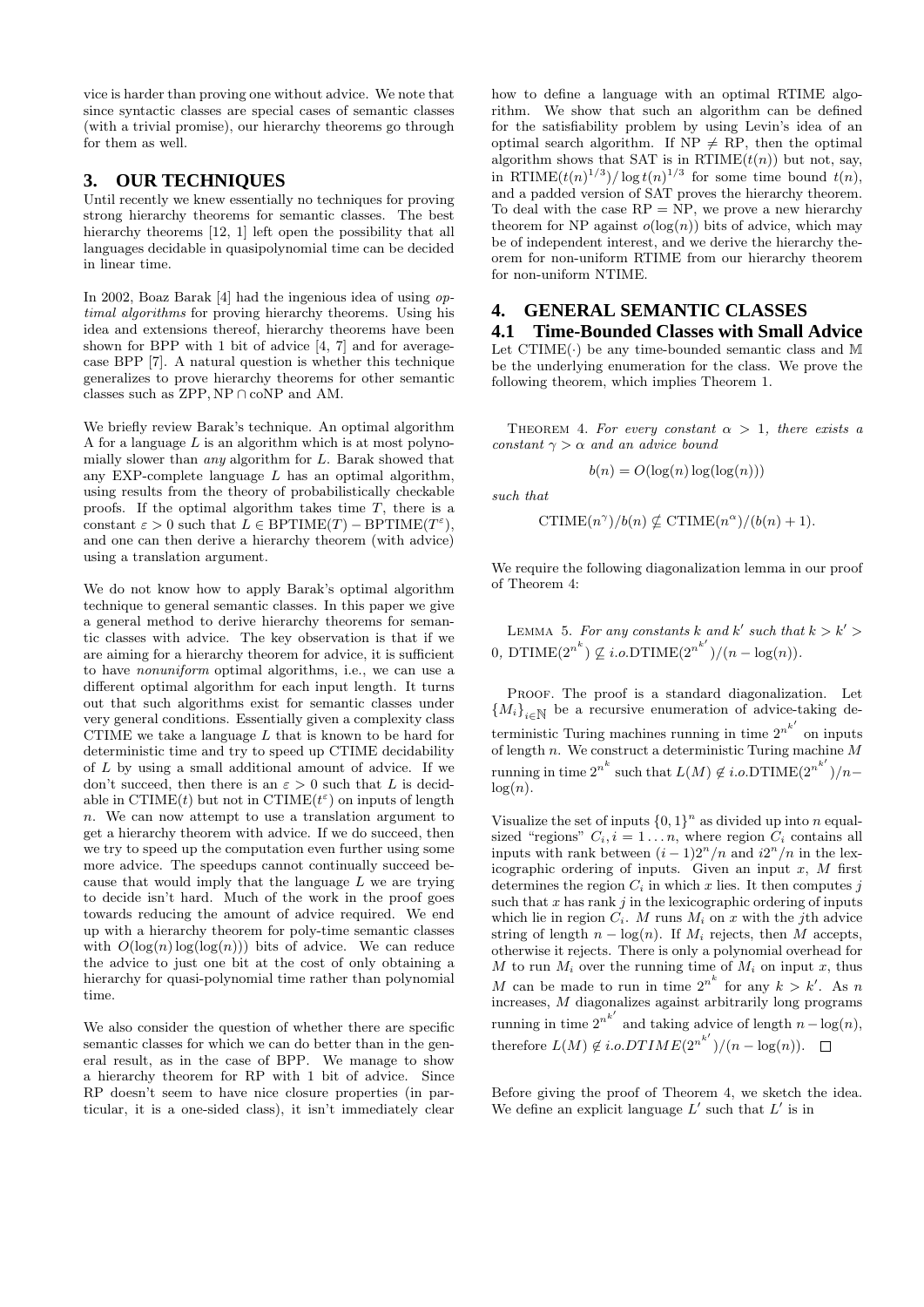CTIME $(n^{\gamma})/b - \text{CTIME}(n^{\alpha})/(b+1)$ . L' is a padded version of the language L defined in the proof of Lemma 5. Let  $k' = 3\alpha'$  in the statement of Lemma 5 and  $k = \beta$ , where  $\beta > 3\alpha'$  is any constant, and  $\alpha'$  is to be determined later. Since DTIME $(t) \subseteq \text{CTIME}(t)$  for any constructible t (this is one of the properties we stated for time-bounded semantic classes), there is a program deciding  $L(M)$  in CTIME( $2^{n^{\beta}}$ ). The idea is that for each input length  $n$ , there is some  $t$ such that there is a "small" program deciding  $L(M)$  correctly on inputs of length  $n$  in CTIME $(t)$  and no "slightly" larger" program decides  $L(M)$  correctly on inputs of length larger program decides  $L(M)$  correctly on inputs of length n in CTIME( $\sqrt{t}$ ). If this were not the case, there would be a small program deciding  $L(M)$  on inputs of length n in CTIME $(n^{\alpha})$ . By using the property that CTIME $(t) \subseteq$ DTIME( $2^{2i}$ ), there is a small program deciding  $L(M)$  in  $DTIME(2^{2n^{\alpha}})$  infinitely often, which is in contradiction to Lemma 5.

The preceding is rather imprecise. Also, there are subtleties and details that haven't been mentioned. We now proceed to give a more detailed argument.

Let L be a language in  $DTIME(2^{n^{\beta}})$  but not in

*i.o.*DTIME $(2^{n^{3\alpha'}})/(n - \log(n))$ , where  $\beta = 3\alpha' + 1 > 0$ , and  $\alpha'$  is a constant to be decided later. By Lemma 5, such a language  $L$  exists. Let  $c$  be the length of a shortest program deciding L in CTIME $(2^{n^{\beta}})$ . Let  $g(n,t)$  be the minimum  $i \geq 0$  such that  $t^{2^i} \geq 2^{n^{\beta}}$ . Observe that for any  $t \geq 2$ ,  $q(n, t) \leq \beta \log(n)$ . Also note that  $q(n, t)$  satisfies the recur $g(n, t) \le \beta \log(n)$ . Also note<br>rence  $g(n, \sqrt{t}) = g(n, t) + 1$ .

For any  $n > 0$ , let  $h(n)$  be the largest  $t \leq 2^{n^{\beta}}$  such that there is a program of length  $c + 2 \log(\log(n)) g(n, t)$  deciding L correctly in  $CTIME(t)$  on all inputs of length n and there is no program of length  $c+2\log(\log(n))(q(n,t)+1)$  deciding is no program of length  $c+2\log(\log(n))(g(n,t)+1)$  d<br>L correctly in CTIME( $\sqrt{t}$ ) on all inputs of length n.

We need to show that  $h(n)$  is well-defined. Assume, for the purpose of contradiction, that  $h(n)$  is not well-defined, i.e., for each  $t \leq 2^{n^{\beta}}$ , if there is a program of length  $c +$  $2\log(\log(n))g(n,t)$  deciding L correctly on all inputs of length  $n$  in  $\widetilde{\text{CTIME}}(t)$ , there is also a program of length  $c + 2 \log(\log(n))(g(n, t) + 1)$  deciding L correctly on inputs of length *n* in CTIME( $\sqrt{t}$ ). Setting  $t = 2^{n^{\beta}}$ , we have by the definition of c that there is a program of length  $c =$  $c + 2\log(\log(n))g(n, 2^{n^{\beta}})$  deciding L on inputs of length n in CTIME $(2^{n^{\beta}})$ ), hence there is also a program of length  $c+$  $2\log(\log(n))$  deciding L on inputs of length n in CTIME $(2^{n^{\beta}/2})$ . Since  $g(n, 2^{n^{\beta}/2}) = 1$ , this is the same as saying that there is a program of length  $c + 2\log(\log(n))g(n, 2^{n^{\beta}/2})$  deciding L on inputs of length n in CTIME $(2^{n^{\beta}/2})$ . Now setting  $t = 2^{n^{\beta}/2}$  and applying the same argument again, we get that there is a program of length  $c + 4 \log(\log(n)) = c +$  $2\log(\log(n))g(n, 2^{n^{\beta}/4})$  deciding L on inputs of length n in CTIME( $2^{n^{\beta}/4}$ ). In general, applying the argument j times, we get that there is a program of length  $c+2j \log(\log(n)) =$  $c+2\log(\log(n))g(n, 2^{n^{\beta}/2^{j}})$  deciding L on inputs of length n in CTIME $(2^{n^{\beta}/2^{j}})$ . Setting  $j = \beta \log(n)$ , we get that there

is a CTIME program of size  $c + 2\beta \log(n) \log(\log(n))$  deciding  $L$  on inputs of length  $n$  in constant time, which is a contradiction to the hardness of the language L.

Indeed, the following lower bound holds:  $h(n) > n^{2\alpha'}$  for all but finitely many  $n$ . For assume to the contrary that  $h(n) \leq n^{2\alpha'}$ . Then, by definition, there is a program of size  $\leq c + 2\beta \log(n) \log(\log(n))$  deciding L in CTIME $(n^{2\alpha'})$ . Hence there is a program of only a constant size larger deciding L in DTIME $(2^{2n^2\alpha'})$ , which is a contradiction to Lemma 5.

We now define a language  $L'$  as follows:

$$
L' = \{x1^y \mid y = 2^{2^i} \text{ for some integer } i, y \ge |x|,
$$
  

$$
y + |x| \ge h(|x|)^{1/(2\alpha')}, x \in L\}
$$

We need a bit of notation. For any integer  $m$ , there is at most one way to write m as  $n+y$ , where  $y \ge n$  and  $y = 2^{2^i}$ for some integer i. If there is such a way, we let  $n_m$  denote the unique  $n$  corresponding to  $m$ .

Let  $M_u$  be a universal machine for the enumeration M. Let  $e$  be a constant such that for any program  $P$  operating in time t, M simulates P on x in time  $max(|P|^e, t^e)$ . We first argue that L' is decidable in CTIME $(m^{2\alpha'e})$  with advice of length  $b(m) = 1 + c + 2 \log(\log(n_m))g(n_m, h(n_m)) =$  $O(\log(\log(m))\log(m))$ , and then argue that L' is not decidable in CTIME $(m^{\alpha'/e})$  with advice of length  $b(m) + 1$ .

LEMMA 6.  $L' \in \text{CTIME}(m^{2\alpha'e})/b(m)$ .

PROOF. We define an advice-taking machine  $M'$  that decides  $L'$  correctly on all inputs within the stated bounds. Given an input  $x'$  of length  $m$ ,  $M'$  first checks that there is an integer  $n_m$  corresponding to m and that x' is of the form  $x1^y$  for some x such that  $|x| = n_m$ . If not, M' rejects. Next  $M'$  uses the first bit of its advice string to decide whether the pad length is sufficient, i.e., if  $m \ge h(|x|)^{1/(2\alpha')}$ . If the advice bit is  $0, M'$  rejects. Observe that all the tests used by  $M'$  thus far can be implemented in quasilinear time.

If the advice bit is 1,  $M'$  runs  $M_u$  on x with advice p, where p is the advice string with the first bit removed. The correct advice  $p$  decides  $L$  correctly on all inputs of length  $n_m$  within time  $h(n_m)$  hence M' decides L' correctly on all inputs of length m within time  $h(n_m)^e \leq m^{2\alpha^{\prime}e}$ , i.e., it decides  $L'$ correctly and operates within time  $m^{2\alpha' e}$ , where m is the length of its input.  $\Box$ 

LEMMA 7.  $L' \notin \text{CTIME}(m^{\alpha'/2e})/(b(m) + 1).$ 

PROOF. We will assume  $L' \in \text{CTIME}(m^{\alpha'/2e})/(b(m) +$ 1) and then derive a contradiction. Let  $M'$  be a machine deciding L' correctly in CTIME $(m^{\alpha'/2e})/(b(m) + 1)$ . We show that for all but finitely many  $n$ , there is a program P of length  $\langle c+2(\log(\log(n))(g(n,h(n))+1))\rangle$  deciding L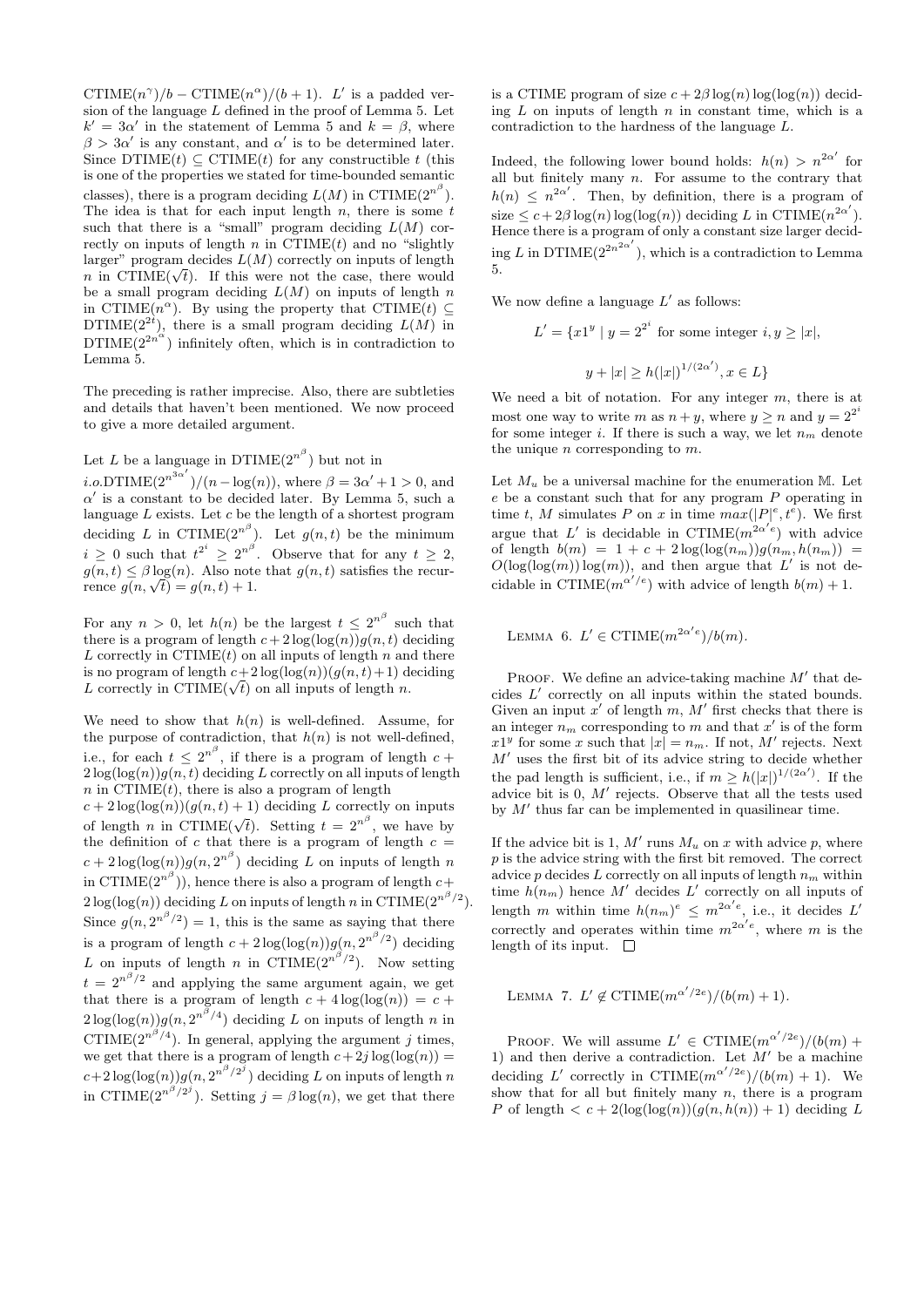correctly on inputs of length n in CTIME( $\sqrt{h(n)}$ ), which is a contradiction to the definition of  $h(n)$ .

The program P has the minimum i such that  $m(n) = n +$  $2^{2^i} \geq h(n)^{1/(2\alpha')}$  and the correct advice a to M' for input length  $m(n)$  hardwired into it. It requires at most  $log(log(n))$  bits to specify i, and hence at most  $log(log(n))+$  $b(m(n)) + o(log(log(n)))$  bits to specify i, M' and the advice for M'. Since  $b(m(n)) = 1 + c + 2 \log(\log(n))g(h(n)),$ for n large enough  $|P| < c + 2(\log(\log(n))(q(h(n)) + 1))$ , as required.

Now we describe how  $P$  operates. Given  $i$  and  $a, P$  pads its input x from length n to length  $m(n)$  and runs M' on the padded input with advice a. From the definition of  $m(n)$ , we have  $m(n) \leq h(n)^{1/\alpha'}$ . Taking into account the overhead in running M', the program P halts in time  $\sqrt{h(n)}$ on inputs of length  $n$  and decides  $L$  correctly, which is a contradiction.  $\square$ 

Now setting  $\alpha' = 2\alpha e$  and  $\gamma = 4\alpha e^2$ , Theorem 4 follows from Lemma 6 and Lemma 7. A nice feature of our technique is that we can also get unconditional hierarchy theorems with advice even for time t which is not polynomially bounded. The proofs of the hierarchy theorems for BPTIME with advice [4, 7] do not seem to give any unconditional results for general t.

COROLLARY 8. For any time bound t such that  $n \leq t \leq$  $2^{n}$ , there is a constant  $\varepsilon > 0$  and an advice bound  $b(n) =$  $O(\log(t) \log(\log(t)))$  such that

CTIME
$$
(t)/b(n) \nsubseteq
$$
CTIME $(t^{\varepsilon})/(b(n) + 1)$ .

#### **4.2 Semantic Classes with 1 Bit of Advice**

Theorem 1 isn't as efficient as we might hope with respect to advice. In this section, we show that if we are willing to settle for slightly weaker hierarchies, namely hierarchies for quasi-polynomial time rather than polynomial time, we are able to reduce the advice required to 1 bit. In order to do this, we apply an idea [7, 8] of coding the advice string in the length of the pad, after which we need just 1 bit to tell us whether the pad length is large enough and whether the correct advice string has been encoded.

Before applying the advice reduction, we need a variant of Theorem 1 for quasipolynomial time bounds:

Theorem 9. Let CTIME be a time-bounded semantic class. Given constant  $\alpha' > 1$  there is a constant  $\gamma > \alpha'$  and an advice bound  $a(n) \leq (\log \log(n))^2$  such that

$$
\text{CTIME}(2^{(\log(n))^\gamma})/a(n) \nsubseteq \text{CTIME}(2^{(\log(n))^{\alpha'}})/(a(n) + 1).
$$

Theorem 9 can be obtained using the same proof technique used to show Theorem 1, by tweaking the parameters a little. In the proof of Theorem 1, we used the fact that either there is some  $t$  such that there is a simulation of time  $t$  algothere is some t such that there is a simulation of time t algorithms for a hard language  $L \in EXP$  by time  $\sqrt{t}$  algorithms

with small advice, or we can use padding to derive a hierarchy theorem with advice. To prove Theorem 9, we ask for each  $t$  whether there is a more drastic speedup of  $L$ , namely a simulation of time  $t^{\log t}$  algorithms by time t algorithms with small advice. If not, we get slightly weaker hierarchy theorems than before, but with the advantage that the advice used in the hierarchy is bounded by a function that grows more slowly than the logarithm of the time bound. This feature is essential for us to apply the advice-reduction lemma, which we state below.

LEMMA 10. Let  $f : N \rightarrow N$  be a function such that  $g(n) = \sum_{i=1}^{i=n} 2^{f(i)}$  is time-constructible. For each m, let  $g^{-1}(m)$  denote the maximum n such that  $g(n) \leq m$ . If there is an advice bound  $a(n) \leq f(n)$  such that

$$
\mathrm{CTIME}(t_1(n))/a(n) \nsubseteq \mathrm{CTIME}(t_2(n))/(a(n)+1),
$$

then

CTIME
$$
(t_2(g^{-1}(n))/1 \subseteq \text{CTIME}(t_1(g^{-1}(n)))/1.
$$

Setting  $f(n) = (\log \log(n))^2$ ,  $t_1 = 2^{\log n^{\gamma}}$  and  $t_2 = 2^{\log n^{\alpha'}}$ for any  $\alpha' > \alpha$  in Lemma 10, and applying the advice reduction to the hierarchy theorem in Theorem 9, we obtain Theorem 2.

### **5. HIERARCHY FOR RANDOMIZED TIME**

In this section we prove Theorem 3, a hierarchy for randomized time with one-bit of advice. Let us first give a formal definition of RTIME with advice.

DEFINITION 11.  $L \in \text{RTIME}(t)/a$  if there is a probabilistic machine M and an advice function  $s : \mathbb{N} \to \{0,1\}^{a(n)}$ such that for each n, for all x of length n, M on  $\langle x, s(|x|) \rangle$ halts within time  $t(n)$  and either accepts with probability at least 1/2 or rejects with probability 1.

We first need to prove a theorem about nondeterministic time.

THEOREM 12. For each constant 
$$
c > 1
$$
,  
NP  $\nsubseteq$  NTIME $(n^c)/(\log(n))^{1/2c}$ .

We modify the proof of the nondeterministic time hierarchy due to  $\check{Z}$ ák [16].

PROOF. Assume, for the purpose of contradiction, that  $NP \subseteq NTIME(n^c)/(\log(n))^{1/2c}$ . Let  $M_1, M_2...$  be an enumeration of nondeterministic Turing machines running in time  $n^c$ . We consider inputs of the form

$$
w_{i,m,k} = 1^{i} 01^{m} 01^{2^{2^{k}}} a_{1} a_{2} \dots a_{c \log(m)},
$$

where  $i \leq m, k \leq m^c$  and  $|a_r| = \sqrt{m}$  for each  $1 \leq r \leq m^c$ . Observe that  $|a_k| \leq \log(|w_{i,m,k}|)^{1/2c}$ , where i and k are bounded as above.

Now we define a nondeterministic machine  $M$  that acts as follows on input  $w_{i,m,k}$ :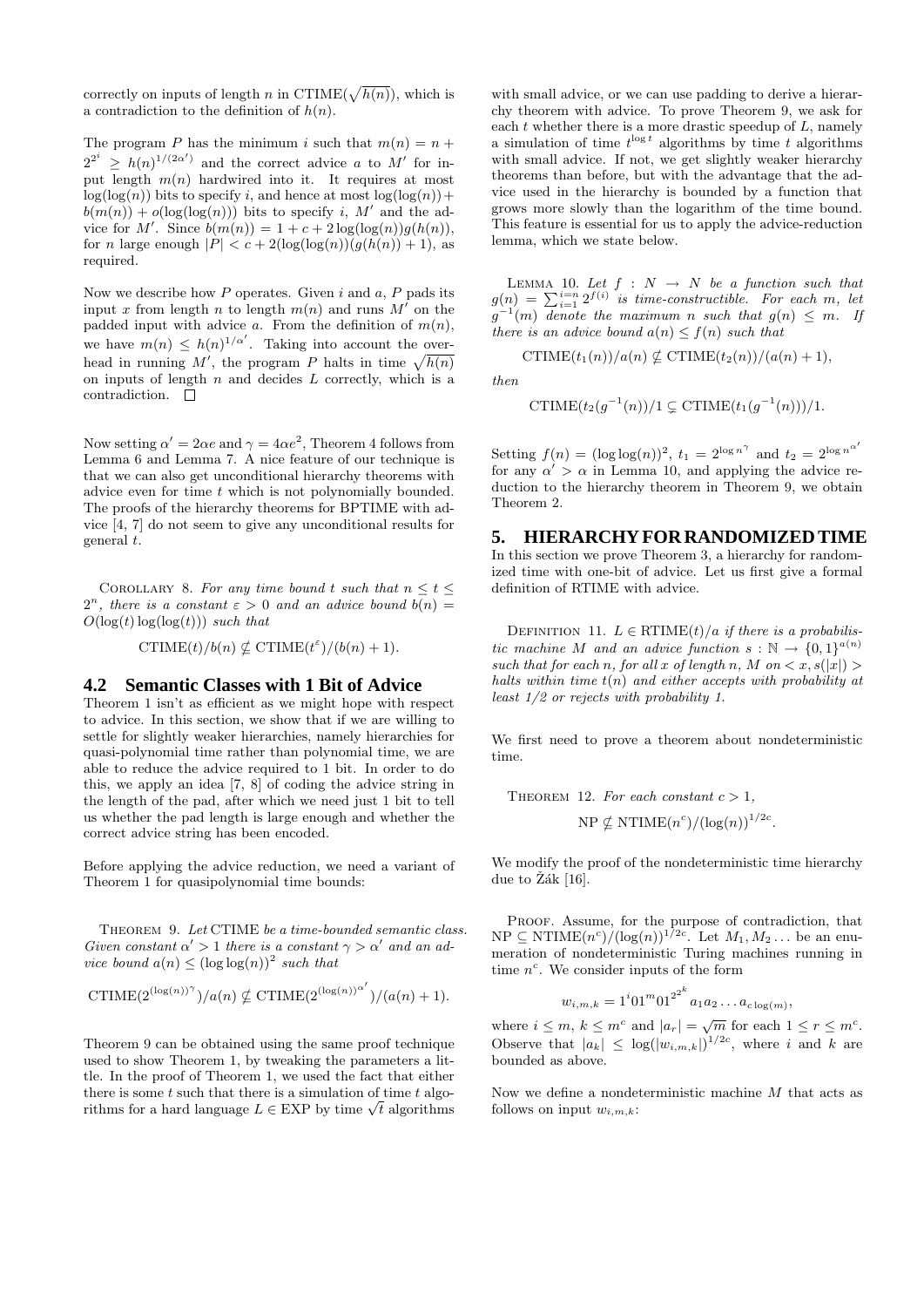- 1. If  $k < m^c$  then simulate  $M_i$  on input  $w_{i,m,k+1} =$  $1^i 01^m 01^{2^{2^{k+1}}} a_1 a_2 \dots a_{c \log(m)}$  for  $|w_{i,m,k+1}|^{2c}$  steps using the first  $\lceil \log(|w_{i,m,k+1}|)^{1/2c} \rceil$  bits of  $a_k$  as advice  $A_k$ .
- 2. If  $k = m^c$  then determine by exhaustive search within  $2^{(3m)^c}$  steps if  $M_i$  rejects on input

$$
w_{i,m,0} = 1^{i} 01^{m} 01^{2} a_{1} a_{2} \dots a_{m} a_{m}
$$

and accept iff  $M_i$  rejects. The time taken by the simulation is polynomial in the current input size since  $|w_{i,m,0}| \leq i+m+4+c \log(m) \sqrt{m} \leq 3m$  for large enough m and the current input size is at least  $2^{m^c}$ .

This machine runs in nondeterministic polynomial time so by assumption can be simulated in time  $n^c$  by some machine  $M_i$  with some advice A such that  $|A(n)| \leq \log(n)^{1/2c}$ . Fix an integer  $m \geq i$  and let  $a_k$  be  $A(|w_{i,m,k}|)$  padded with 1's an integer  $m \geq i$  and let  $a_k$  b<br>to length  $\sqrt{m}$ . Then we have:

$$
1^{i}01^{m}01a_{1}a_{2}\ldots a_{m^{c}} \in L(M)
$$
  
\n
$$
\Leftrightarrow 1^{i}01^{m}01^{2}a_{1}a_{2}\ldots a_{m^{c}} \in L(M)
$$
  
\n
$$
\Leftrightarrow 1^{i}01^{m}01^{2^{m^{c}}}a_{1}a_{2}\ldots a_{m^{c}} \in L(M)
$$
  
\n
$$
\Leftrightarrow 1^{i}01^{m}01a_{1}a_{2}\ldots a_{m^{c}} \notin L(M),
$$

which is a contradiction.  $\Box$ 

Note the tradeoff between the time bound of the nondeterministic class we derive a hierarchy against and the amount of advice given to the class. Such a tradeoff seems intrinsic to the approach of using part of the current input as advice for the simulation of larger inputs.

Let us fix an enumeration  $M_1, M_2, \ldots$ , of probabilistic Turing machines. We assume that if a machine  $M$  has a  $k$ -bit description, then M occurs within the first  $O(2<sup>k</sup>)$  places of the enumeration.

In the interest of generality, we do not fix a specific model of computation, but we just state a few axioms that we assume our machine model to satisfy. We assume that we are using a model of computation such that given a machine M that can be described using  $k$  bits, given a string  $x$  and a time bound  $t$ , it is possible to simulate  $t$  steps of the computation of  $M(x)$  in time  $O(t^{1+o(1)} \cdot k^{O(1)})$ . This assumption is satisfied, for example, by c-tape Turing machines for every  $c > 1$ . Finally, we assume that there is an  $O(n^2)$  algorithm to check if a given assignment satisfies a given 3SAT formula, where n is the bit length of a description of the formula.

Levin [13] proposed a "fastest search algorithm" for search problems in NP. On input, say, a 3SAT formula, the algorithm would enumerate all possible algorithms and then simulate them, in a certain order, for increasing running times, until one of them finds a satisfying assignment for the formula. If the formula is unsatisfiable, then this process runs for ever, but if the formula is satisfiable then it eventually finds a satisfying assignment, while running at most linearly slower that any other algorithm for 3SAT. In Figure 1 we describe a probabilistic version of the algorithm.

We note that:

- If  $\varphi$  is not satisfiable, then  $Lev(\varphi)$  does not halt.
- If  $\varphi$  is satisfiable, and if there is a probability at least p that machine  $M_i$  finds a satisfying assignment for  $\varphi$  within t steps, then there is a probability at least p that  $Lev(\varphi)$  finds a satisfying assignment within  $O((\max\{i,t\})^{2+o(1)} + \max\{i,t\} \cdot n^2)$ , where *n* is the size of  $\varphi$ .

Let us define the worst-case median running time of algorithm Lev as follows. (The worst-case is over all inputs, the median is over the coin tosses of the algorithm.)

DEFINITION 13. For a satisfiable formula  $\varphi$ , we define  $L(\varphi)$  as the smallest t such that  $Lev(\varphi)$  finds with probability at least  $1/2$  a satisfying assignment for  $\varphi$  within t steps.

For every n, we define  $L(n)$  to be the largest value of  $L(\varphi)$ over all satisfiable formulas  $\varphi$  of size n.

We note that the definition of  $L(\varphi)$  is well posed: it is impossible that  $L(\varphi)$  find a satisfying assignment in zero steps, and there is probability one that it will find such an assignment within  $2^{O(n)}$  steps. Furthermore, the probability is non-decreasing with the number of steps, so there must a place where the probability goes from being smaller than  $1/2$  to being at least  $1/2$ .

The "optimality" of the algorithm is given by the following simple result, which is a consequence of previous observations.

LEMMA 14. If 
$$
3SAT \in \mathrm{RTIME}(t(n))/a(n)
$$
, then 
$$
L(n) = O((\max\{2^{a(n)}, t(n)\})^{2+o(1)} + \max\{t(n) + 2^{a(n)}\} \cdot n^2).
$$

In order to prove our hierarchy theorem, we will consider two cases. If  $L(n)$  is polynomially bounded, then NP = RP and a hierarchy theorem for RTIME follows from the hierarchy theorem for NTIME. If  $L(n)$  is super-polynomial, then it follows that 3SAT can be solved in  $\mathrm{RTIME}(L(n))$  but not in  $\mathrm{RTIME}(L(n)^{\varepsilon})/\log(L(n))^{\varepsilon}$  for some constant  $\varepsilon$ . The hierarchy theorem then follows from a translation argument.

LEMMA 15. Suppose that there is a polynomial  $p$  such that, for all n,  $L(n) \leq p(n)$ .

Then, for every constant c,

$$
\mathrm{RP}/1 \not\subseteq \mathrm{RTIME}(n^c)/((\log n)^{1/2c})
$$

PROOF. Under the assumption of the lemma, Algorithm Lev is an RP algorithm for 3SAT, and so  $NP = RP$ , and also  $NP/a(n) = RP/a(n)$  for every a. Furthermore, by definition, we have  $\mathrm{RTIME}(t(n))/a(n) \subseteq \mathrm{NTIME}(t(n))/a(n)$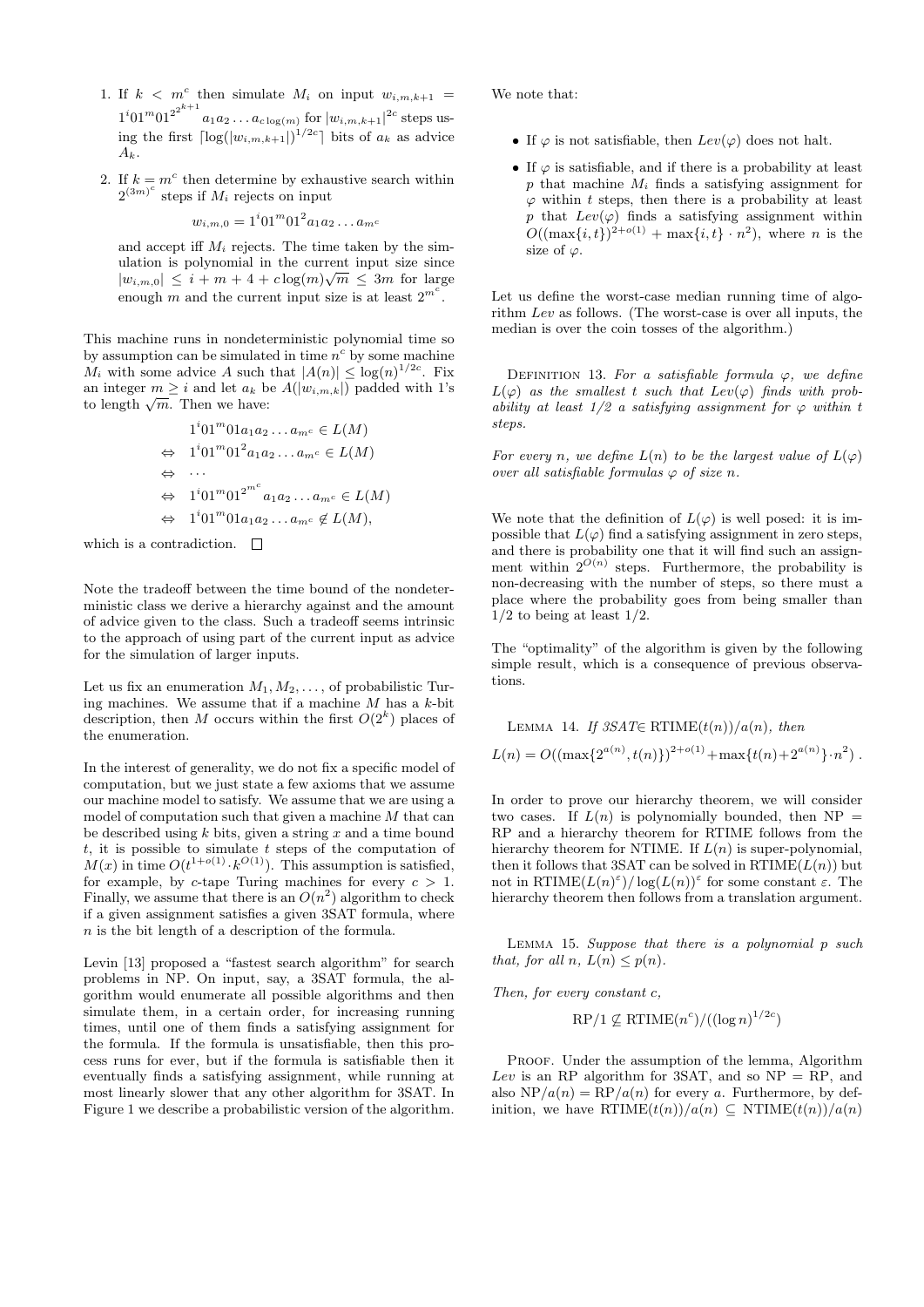Algorithm Lev Input:  $\varphi$  $i := 1$ while (true) Simulate randomized machines  $M_1, \ldots, M_i$  on input  $\varphi$  for *i* steps If one machine writes a satisfying assignment for  $\varphi$  on its tape halt and accept  $i := 2 * i$ 

Figure 1: A randomized version Levin's optimal search algorithm.

for every a and t. Suppose towards a contradiction that for some constant c we had

$$
\mathrm{RP}/1 \subseteq \mathrm{RTIME}(n^c)/((\log n)^{1/2c}) \ .
$$

Then we would have

$$
NP/1 = RP/1 \subseteq RTIME(n^c)/((\log n)^{1/2c})
$$

 $\subseteq$  NTIME $(n^c)/((\log n)^{1/2c})$ 

which contradicts Theorem 12.  $\Box$ 

It remains to consider the other case, in which  $L(n)$  is superpolynomial. In such a case, we prove the hierarchy theorem using a padded version of 3SAT defined as follows.

DEFINITION 16. For a constant  $c \geq 1$ , the language  $D_c$ contains instances  $(\varphi, 1 \cdots 1)$  obtained by padding a 3CNF formula  $\varphi$  with ones. A string  $(\varphi, 1 \cdots 1)$  of length m is a YES instance of  $D_c$  if, when we write  $m = q^2 + r$  with  $r < q$ in a unique way, we have that

- r equals the length of  $\varphi$ .
- $q = |T^{1/6c}|$  where T is  $L(r)$  rounded down to the nearest power of two,
- $\varphi$  is satisfiable.

Intuitively  $D_c$  contains satisfiable instances  $\varphi$  of 3SAT that have been padded to length approximately  $L(\varphi)^{1/3c}$ , so that Lev can solve them in time roughly  $m^{3c}$ , where m is the length of the padded instance, and a much faster algorithm cannot exist otherwise it could be used to violate the optimality of Lev.

The complications in the definition of  $D<sub>c</sub>$  arise from the need to define the padding in such a way that, for a given string  $(\varphi, 1 \cdots 1)$ , one can efficiently check if the length of the padding is correct. As in [7] and [8], we use the input length to encode an approximation of  $L$ . Specifically, we observe that every integer  $m$  can be seen as specifying a pair of integers  $(r, q)$ , for example by writing  $m = q^2 + q^2$ r with  $r < q$  in a unique way. Then we only accept as valid the strings  $(\varphi, 1 \cdots 1)$  such that the total length m encodes integers  $(q, r)$  where r is the length of  $\varphi$ , and q is about  $L(r)^{1/6c}$ . One bit of advice can tells us whether  $m$  has the required property (that it encodes  $r, q$  such that  $q \approx L(r)^{1/6c}$  and, given this information, the rest can be easily checked.

Lemma 17. For every constant c  $D_c \in \text{RTIME}(O(n^{3c}))/1.$ 

PROOF. Given an input  $(\varphi, 1 \cdots 1)$  of length n, we write  $n = q^2 + r$  with  $r < q$  and the one bit of advice tells us whether  $q = \lceil T^{1/6c} \rceil$ , where T is the  $L(r)$  rounded down to the nearest power of two.

If the advice bit tells us that the condition is not satisfied, then we reject. Otherwise, we check that  $r$  is the length of  $\varphi$  (otherwise we reject) and then run algorithm Lev on  $\varphi$ . If  $\varphi$  is satisfiable, then there is a probability at least 1/2 that we find a satisfying assignment and halt within  $L(r) \leq 2T = \Theta(q^{6c}) = \Theta(n^{3c})$  steps.

Lemma 18. Suppose that for some constant c

$$
D_c \in \text{RTIME}(O(n^c))/\log n^c.
$$

$$
Then
$$

$$
3SAT \in \text{RTIME}\left(O(n^{7c} \cdot (L(n))^{1/3})\right)/a(n),
$$

where

$$
a(n) = \log(L(n))^{1/3} + \log \log L(n) + O(1).
$$

PROOF. Let A be the algorithm for  $D_c$  that uses  $\log n^c$ bits of advice, never accepts NO instance of  $D<sub>c</sub>$  and such that every YES instance of  $D_c$  of length n has a probability at least  $1/2$  of being accepted within  $O(n^c)$  steps.

We describe an algorithm for 3SAT whose complexity matches the conclusion of the lemma. On input  $\varphi$  of length n, the advice of the algorithm is a number T that equals  $L(n)$ rounded down to the nearest power of two. (It takes only  $\log \log L(n)$  bits to specify T.

If  $T^{1/6c}$  | < n, then we run  $L(\varphi)$  for 2T steps and accept if and only L finds a satisfying assignment. The simulation takes time  $T^{1+o(1)} = O(n^{7c})$ , and, by the definition of T, if  $\varphi$  is satisfiable then there is a probability at least  $1/2$  that we find a satisfying assignment for  $\varphi$ .

If  $|T^{1/6c}| > n$ , then we let  $m = |T^{1/6c}|^2 + n$  and we construct a padded instance  $(\varphi, 1 \cdots 1)$  of length m, and we run  $A((\varphi, 1 \cdots 1))$ . In this case, the advice contains also the advice string of length  $(\log m^c) \leq \log(L(n))^{1/3} + O(1)$  to use to correctly execute A. With the correct advice string, if  $\varphi$  is satisfiable, then  $A$  has a probability at least  $1/2$  of accepting  $\varphi$  within  $O(m^c) = O(L^{1/3})$  steps.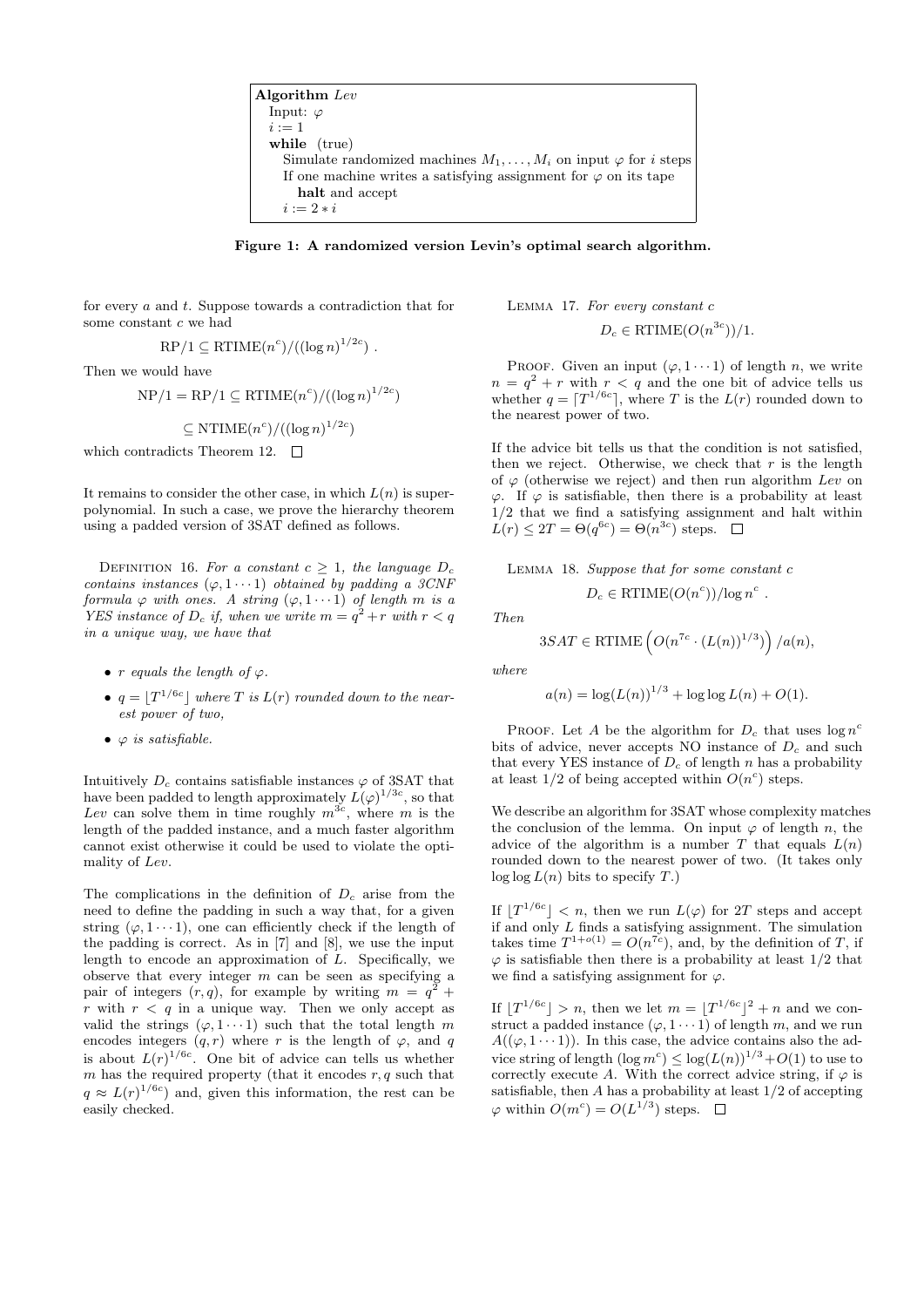LEMMA 19. Suppose that for some constant  $k$ 

$$
3SAT \in RTIME\left(O(n^k \cdot (L(n))^{1/3})\right) / \log(L(n))^{1/3 + o(1)}.
$$

Then there is a polynomial p such that  $L(n) \leq p(n)$  for every  $n$ .

PROOF. The assumption and Lemma 14 implies  $L(n)$  <  $O(n^{2k}L(n)^{2/3+o(1)})$  and so  $L(n) = O(n^{6k+o(1)})$ .

We are finally ready to prove Theorem 3.

PROOF OF THEOREM 3. Suppose towards a contradiction that there is a constant  $\alpha$  such that

$$
\mathsf{RP}/1 \subseteq \mathsf{RTIME}(n^{\alpha})/(\log n)^{1/2\alpha}
$$

and consider the language  $D_{\alpha}$ . By Lemma 17, we have  $D_{\alpha} \in \mathbb{RP}/1$ , and by the above assumption, we would have  $D_c \in \mathrm{RTIME}(n^{\alpha})/(\log n)^{1/2\alpha}$ . Then, Lemmas 18 and 19 would imply that there is a polynomial p such that  $L(n) \leq$  $p(n)$  for every n, which, using Lemma 15 gives us RP/1  $\mathcal{Q}$  $\mathrm{RTIME}(n^{\alpha})/(\log n)^{1/2\alpha}$ 

#### **6. CONCLUSIONS AND OPEN PROBLEMS**

We have shown hierarchies for a wide variety of polynomialtime semantic classes with  $O(\log(n) \log(\log(n)))$  bits of advice and for the quasipolynomial-time versions of these classes with 1 bit of advice. We have also shown a hierarchy for RP with 1 bit of advice. Several interesting questions remain.

The first is to improve the parameters of our results and obtain hierarchies for general semantic polynomial-time classes with 1 bit of advice. Hierarchies with 1 bit of advice are known for a few classes such as BPP [4, 7] and RP (this paper) but the techniques used are different, and it would be interesting to know if there is some more general technique that works for polynomial-time semantic classes. Showing hierarchies with 1 bit of advice for specific classes such as AM and MA would also be interesting.

Another important question is to show a hierarchy for some polynomial-time semantic class without advice. Classes like BPP and  $BP \cdot \bigoplus P$ , which have a number of nice closure properties, are good candidates. It is not even clear if the techniques of [4, 7] or of this paper suffer from some inherent obstacle which precludes the proof of a uniform hierarchy. Techniques specific to the class in question as in [4, 7] may be more useful in the proof of a uniform hierarchy than the general technique of this paper. Note that the techniques in this paper relativize while the techniques in [4, 7] do not.

We believe these questions are important since they may lead to a better understanding of semantic classes. Ever since Cook [5] showed that SAT was complete for the class NP, the study of SAT has yielded a wealth of insights into the structure of the class NP. One might hope for a similar enrichment of our understanding of say, BPP, by finding a natural complete problem for the class. A hierarchy for BPP follows immediately from the existence of a complete problem.

Of course, it is strongly believed that  $P = BPP$ , and so, for a stronger reason, that BPP has complete problems and that BPTIME has a uniform hierarchy theorem. The three questions, however, (derandomizing BPP, finding a complete problem for BPP, and proving a uniform hierarchy theorem for BPTIME) are not all equally difficult. We know [10] that any proof that  $P = BPP$  implies highly non-trivial circuit lower bounds, but we know of no such consequence following from the existence of complete problems or from a hierarchy theorem. We know of oracles relative to which  $P \neq BPP$  and BPP has no complete problem [15], but there is no published construction of an oracle relative to which  $BPP = BPTIME(O(n<sup>c</sup>))$  for a constant c.

It would be interesting if we could show a hierarchy for a uniform class without showing that it has a complete problem, since every known hierarchy for a uniform class is proved by using the fact that a complete problem exists and diagonalizing.

#### **7. REFERENCES**

- [1] Allender, E., Beigel, R., Hertrampf, U., and Homer, S. Almost-everywhere complexity hierarchies for nondeterministic time. Theoretical Computer Science 115, 2 (19 July 1993), 225–241.
- [2] BALCÁZAR, J. L., DÍAZ, J., AND GABARRÓ, J. Structural Complexity 1. Springer-Verlag, New York, NY, 1988.
- [3] BALCÁZAR, J. L., DÍAZ, J., AND GABARRÓ, J. Structural Complexity 2. Springer-Verlag, New York, NY, 1990.
- [4] BARAK, B. A probabilistic-time hierarchy theorem for "Slightly Non-uniform" algorithms. Lecture Notes in Computer Science 2483 (2002), 194–208.
- [5] Cook, S. The complexity of theorem-proving procedures. In Proceedings of the 3rd Annual ACM Symposium on Theory of Computing (1971), pp. 151–158.
- [6] COOK, S. A hierarchy for nondeterministic time complexity. In Conference Record, Fourth Annual ACM Symposium on Theory of Computing (Denver, Colorado, 1–3 May 1972), pp. 187–192.
- [7] Fortnow, L., and Santhanam, R. Hierarchy theorems for probabilistic polynomial time. In Proceedings of the 45th IEEE Symposium on Foundations of Computer Science (2004), pp. 316–324.
- [8] Goldreich, O., Sudan, M., and Trevisan, L. From logarithmic advice to single-bit advice. Electronic Colloquium on Computational Complexity, TR04-093 (2004).